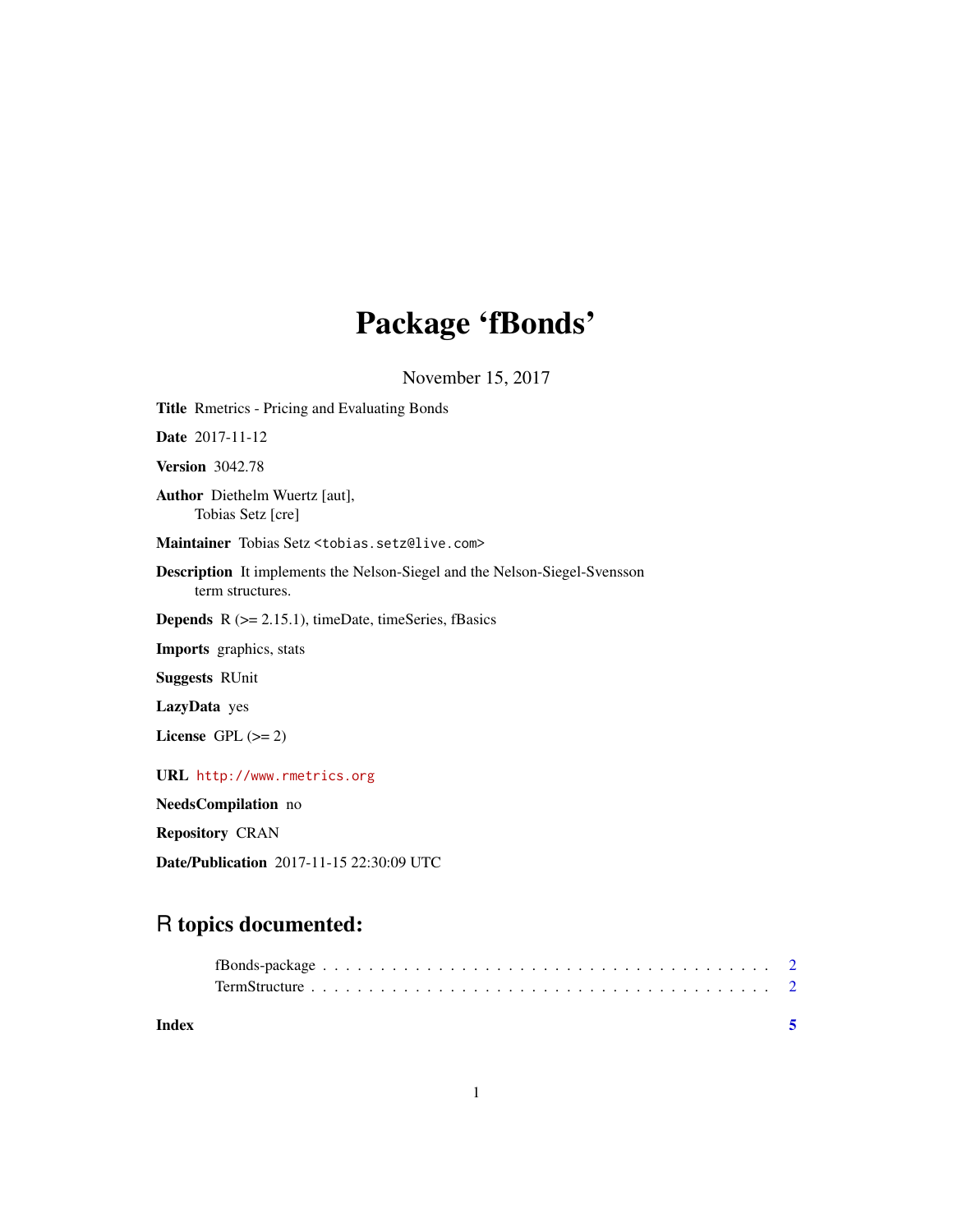<span id="page-1-0"></span>

#### Description

The Rmetrics "fBonds" package is a collection of functions for pricing and evaluating bonds and to compute term structures.

#### Details

| Package: | \tab fBonds\cr                                        |
|----------|-------------------------------------------------------|
| Type:    | \tab Package\cr                                       |
| Version: | \tab R 3.0.1\cr                                       |
| Date:    | \tab 2014\cr                                          |
| License: | \tab GPL Version 2 or later\cr                        |
|          | Copyright: \tab (c) 1999-2014 Rmetrics Assiciation\cr |
| URL:     | \tab \url{https://www.rmetrics.org}                   |

#### 1 Introduction

This section provides functions to valuate Bonds and to calculate term structures.

#### 2 Term Structure Calculation

This section provides two functions for term structure modelling based on the Nelson-Siegel, and on the Svennson approach.

| NelsonSiegel | models Nelson-Siegel Term Structure          |
|--------------|----------------------------------------------|
| Svensson     | models Nelson-Siegel-Svensson Term Structure |

#### About Rmetrics

The fBonds Rmetrics package is written for educational support in teaching "Computational Finance and Financial Engineering" and licensed under the GPL.

| TermStructure | <b>Term Structure Modelling</b> |
|---------------|---------------------------------|
|---------------|---------------------------------|

#### Description

A collection and description of functions for term structure modelling.

The functions are: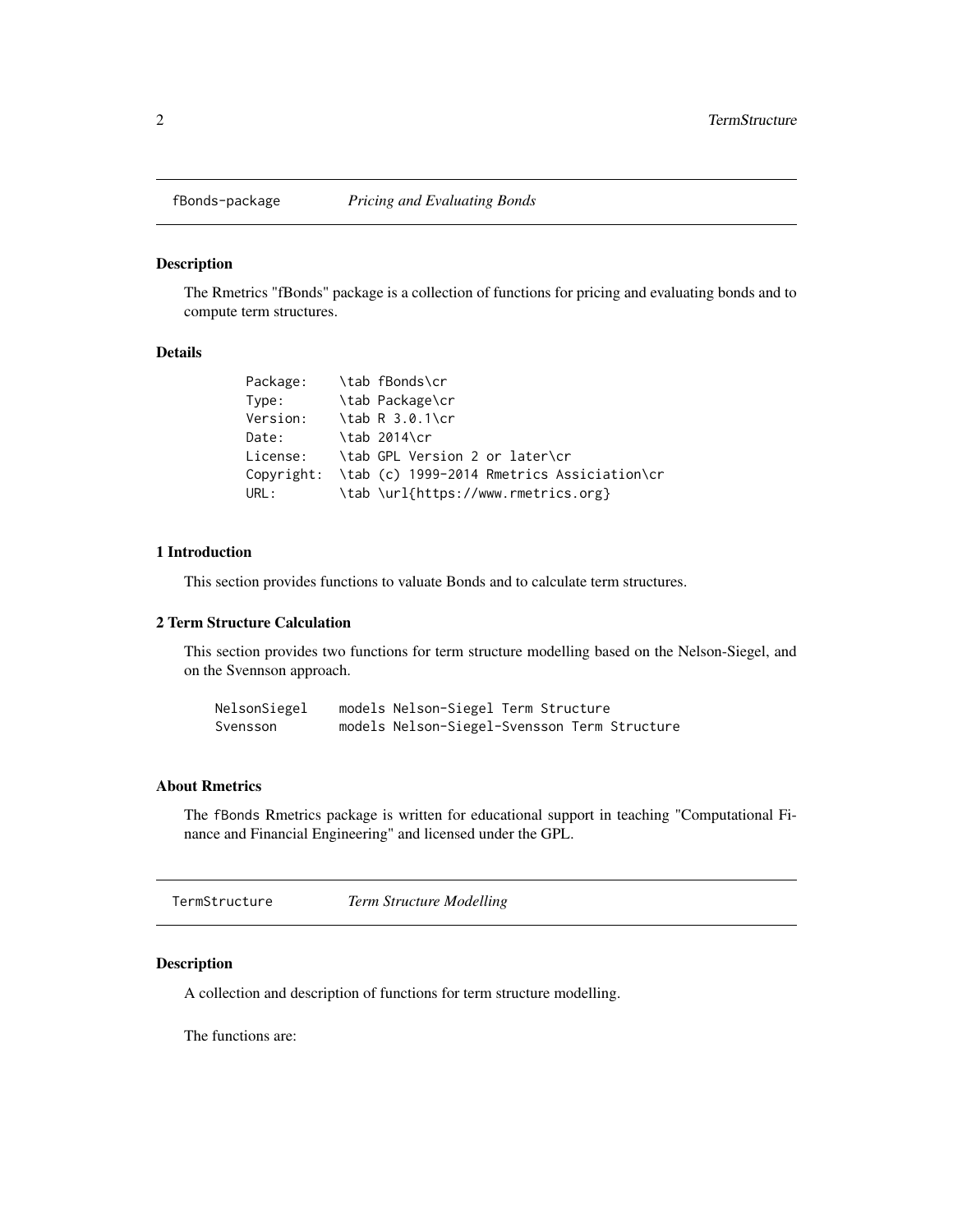#### **TermStructure** 3

| NelsonSiegel | Nelson-Siegel Term Structure,          |
|--------------|----------------------------------------|
| Svensson     | Nelson-Siegel-Svensson Term Structure. |

#### Usage

```
NelsonSiegel(rate, maturity, doplot = TRUE)
Svensson(rate, maturity, doplot = TRUE)
```
#### Arguments

| doplot   | a logical. Should a plot be displayed?             |
|----------|----------------------------------------------------|
| maturity | a numeric vector of maturities on an annual scale. |
| rate     | a numeric vector of forward rates.                 |

#### Value

a list object with entries returned from the optimization function nlminb.

#### References

McCulloch J. H. (1990); *US Term Structure Data: 1946-87*, Handbook of Monetary Economics, Friedman B.M. and Hahn F.H. (eds.), Elsevier Science.

McCulloch J. H. and Kwon, H.C. (1993); *US Term Structure Data: 1947-1991*, Working Paper No. 93-6, Department of Economics, Ohio State University.

Zivot E., Wang J.; *Modeling Financial Time Series with S-Plus*.

#### Examples

```
Yield = c(0.04984, 0.05283, 0.05549, 0.05777, 0.05961, 0.06102, 0.06216, 0.06314,
0.06403,
0.06488, 0.06568, 0.06644, 0.06717, 0.06786, 0.06852, 0.06913, 0.06969,
0.07020,
0.07134, 0.07205, 0.07339, 0.07500, 0.07710, 0.07860, 0.08011, 0.08114,
0.08194,
0.08274, 0.08355, 0.08434, 0.08512, 0.08588, 0.08662, 0.08731, 0.08794,
0.08851,
0.08900, 0.08939, 0.08967, 0.08980, 0.08976, 0.08954, 0.08910, 0.08843,
0.08748,
0.08626, 0.08474, 0.08291)
Maturity = c(0.083, 0.167, 0.250, 0.333, 0.417, 0.500, 0.583, 0.667,
0.750, 0.833,
 0.917, 1.000, 1.083, 1.167, 1.250, 1.333, 1.417, 1.500,
1.750, 2.000,
 2.500, 3.000, 4.000, 5.000, 6.000, 7.000, 8.000, 9.000, 10.000,
11.000,
12.000, 13.000, 14.000, 15.000, 16.000, 17.000, 18.000, 19.000, 20.000,
```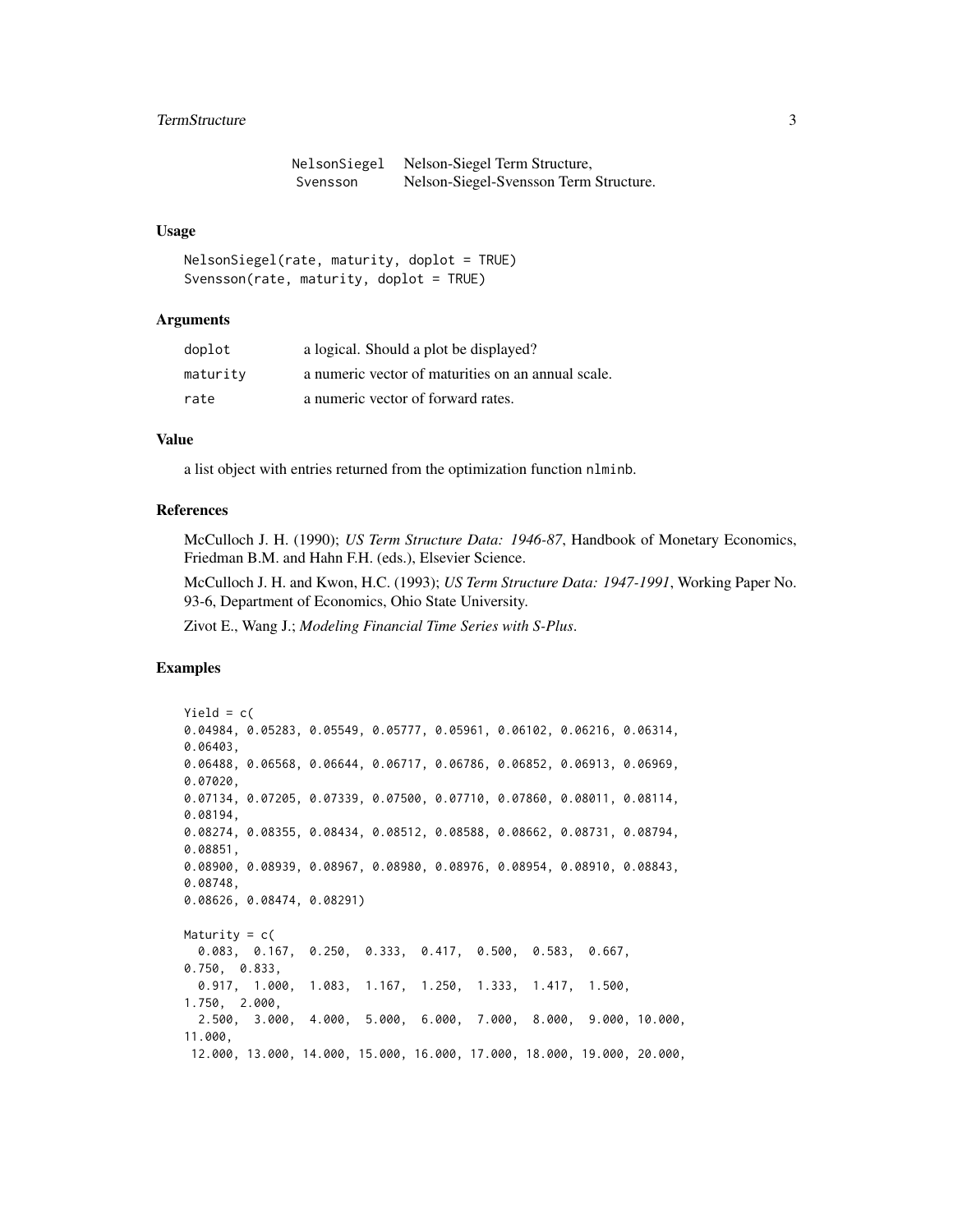#### 4 TermStructure

21.000, 22.000, 23.000, 24.000, 25.000, 26.000, 27.000, 28.000, 29.000) NelsonSiegel(Yield, Maturity)  $par(mfrow = c(2, 2))$ Svensson(Yield, Maturity)